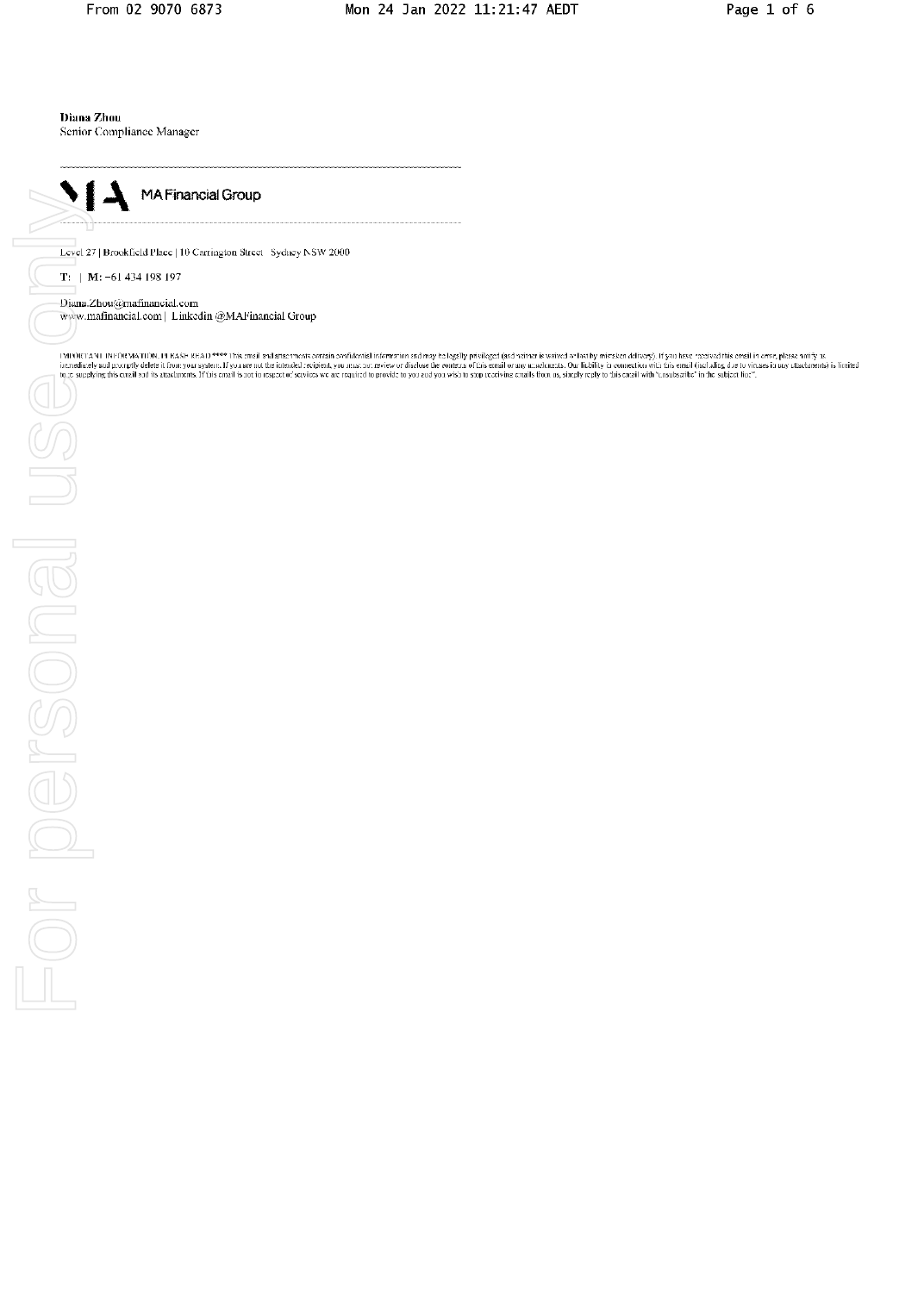Level 27, Governor Phillip Tower, 1 Farrer Pl, Sydney **NSW 2000** 

 $1/24$  January 2022

## NOTICE OF CEASING TO BE A SUBSTANTIAL HOLDER (605) FOR MA FINANCIAL GROUP LIMITED

MA Financial Group Limited ("MA Financial", "MAF") (ACN 142 008 428) ceased being a substantial holder in 360 Capital REIT (the "Company") on the 20<sup>th</sup> December 2019.

Due to an internal administrative error and a corporate action related to the Company at the time, MA Financial did not lodge the requisite Form 605.

MA Financial hereby confirms that it is not a substantial shareholder in the Company as at the 20<sup>th</sup> December 2019.

### For further information contact:

Rebecca Ong General Counsel rebecca.ong@mafinancial.com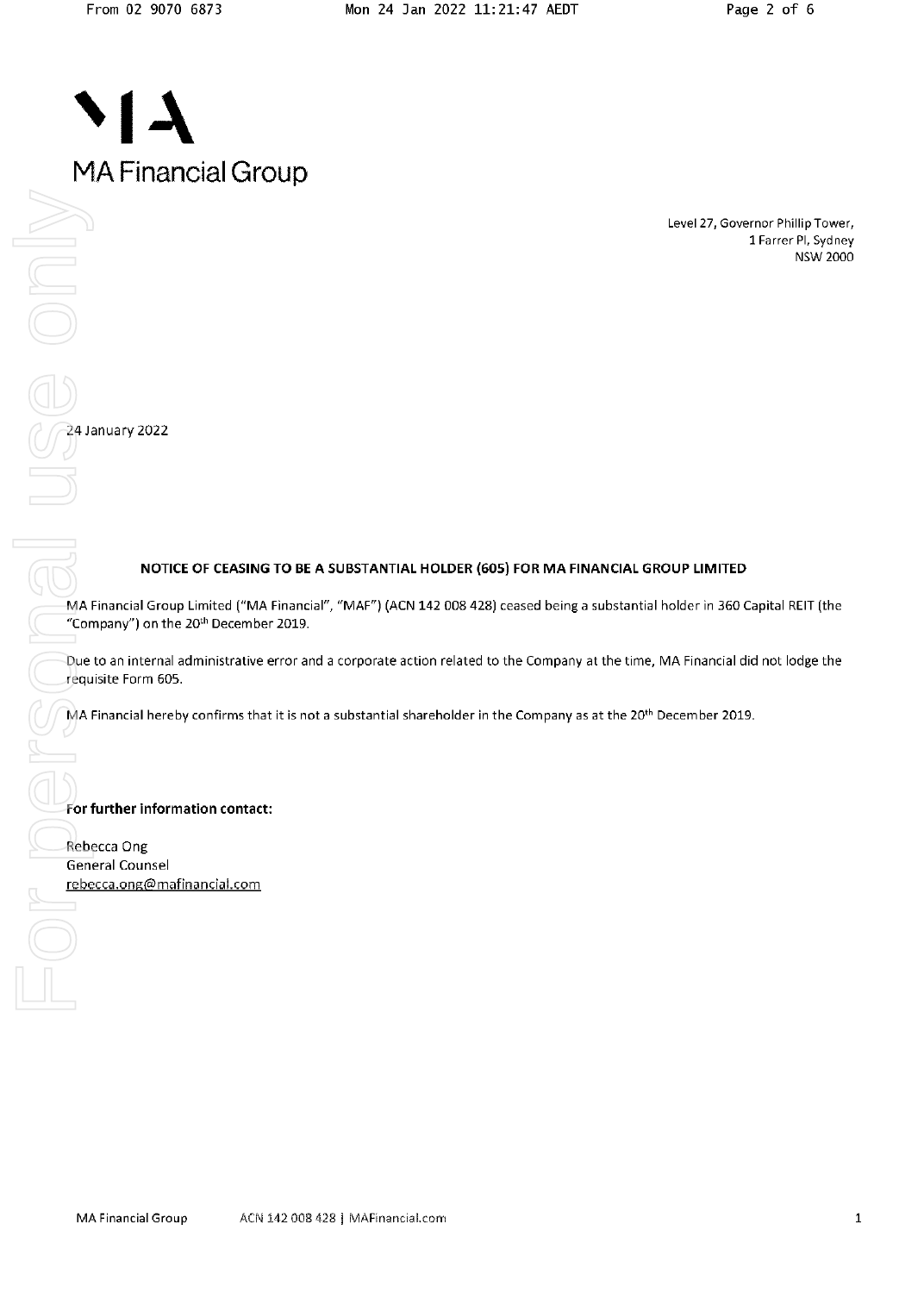# **Form 605**

**Corporations Act 2001** Section 671B

## Notice of ceasing to be a substantial holder

|                                                    | induce of ceasing to be a substantial noider                                                      |
|----------------------------------------------------|---------------------------------------------------------------------------------------------------|
| To Company Name/Scheme                             | 360 Capital REIT (TOT)                                                                            |
| <b>ACN/ARSN</b>                                    | 360 Capital Active REIT (ARSN 602 303 613) stapled to 360 Capital Passive REIT (ARSN 602 304 432) |
| Details of substantial holder (1)                  |                                                                                                   |
| Name                                               | MA Financial Group LIMITED (MAF) and the entities listed in Annexure A                            |
| ACN/ARSN (if applicable)                           | ACN 142 008 428                                                                                   |
| The holder ceased to be a<br>substantial holder on | 20/12/2019                                                                                        |
| The previous notice was given to the company on    | 6/11/2017                                                                                         |
| The previous notice was dated                      | 6/11/2017                                                                                         |
|                                                    |                                                                                                   |

2. Changes in relevant interests

Particulars of each change in, or change in the nature of, a relevant interest (2) of the substantial holder or an associate (3) in voting securities of the company or scheme, since the substantial holder was last required to give a substantial holding notice to the company or scheme are as follows:

| Date of change | Person whose relevant interest<br>changed               | Nature of<br>change $(4)$ | Consideration<br>given in relation<br>to change $(5)$ | Class (6) and<br>number of securities<br>affected | Person's votes<br>affected |
|----------------|---------------------------------------------------------|---------------------------|-------------------------------------------------------|---------------------------------------------------|----------------------------|
| See Annexure B | MA Visa Fund Manager Pty Ltd ACN<br>142 008 482 (MAVFM) | See Annexure B            |                                                       |                                                   |                            |
| See Annexure B | MA Asset Management Ltd ACN 142<br>008 535 (MAAM)       | See Annexure B            |                                                       |                                                   |                            |
| See Annexure B | MA Financial Group LIMITED (MAF)<br>ACN 142 008 428     | See Annexure B            |                                                       |                                                   |                            |

#### 3. Changes in association

The persons who have become associates (3) of, ceased to be associates of, or have changed the nature of their association (7) with, the substantial holder in relation to voting interests in the company or scheme are as follows:

| Name and ACN/ARSN (it | association |
|-----------------------|-------------|
| applicable):          | Nature of   |
| Not Applicable        |             |

4. Addresses

The addresses of persons named in this form are as follows:

| Name           | . .<br>odrac<br>1441 <del>0</del> 33 |
|----------------|--------------------------------------|
| See Annexure A |                                      |

### Signature

print name REBECCA ONG

sign here Relevant By

Capacity COMPANY SECRETARY

date 24/01/2022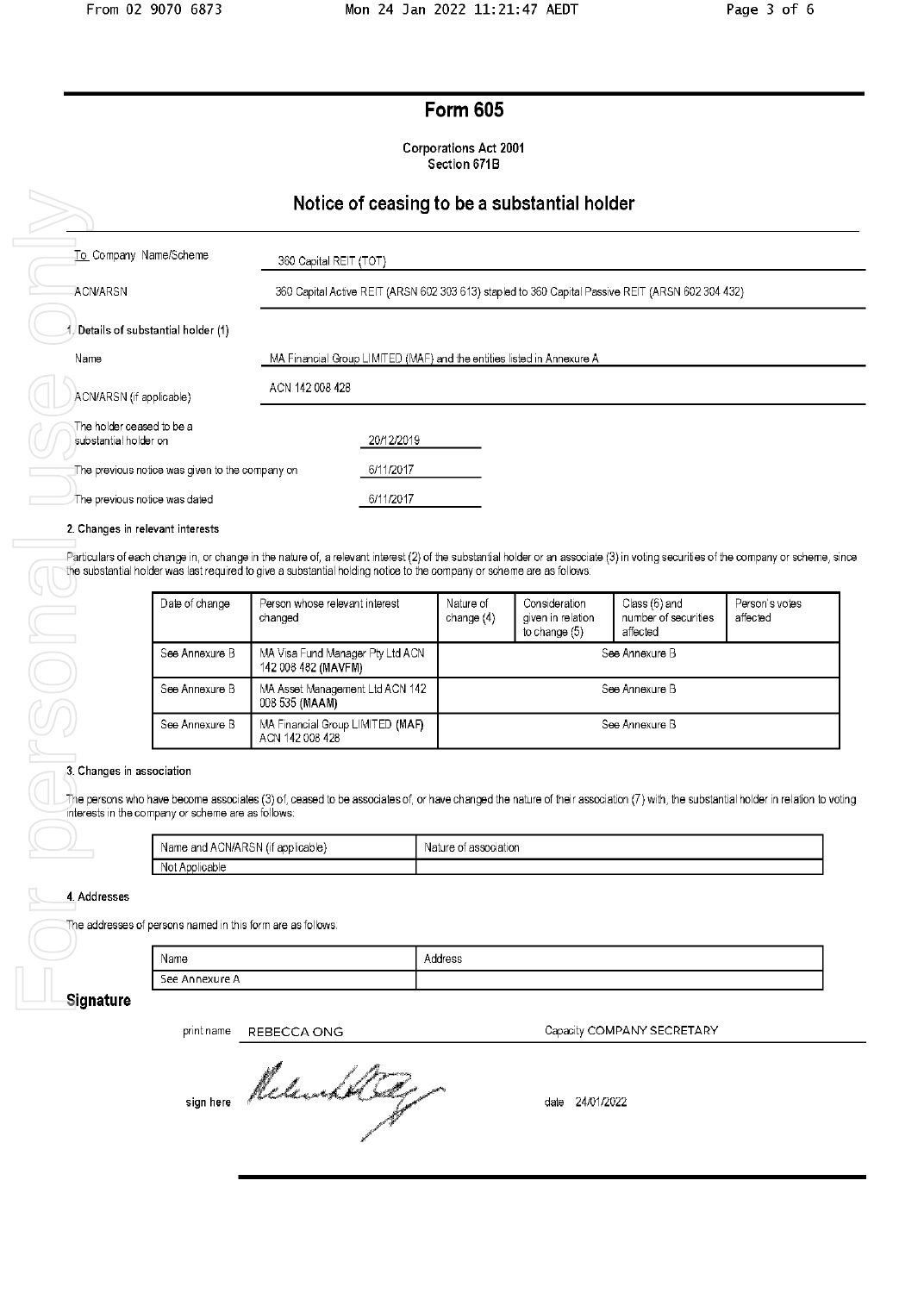# Annexure A to Form 605 Notice of ceasing to be a substantial holder

This is Annexure A of two pages referred to in the Form 605 Notice of ceasing to be a substantial holder.

Signed by me and dated 24 January 2022.

Signature: fel. ىكى،

Name: Rebecca Ong

**FOILDELSONSULLE** 

**Position: Company Secretary** 

| Name                                                   | Address                                                              |  |  |  |
|--------------------------------------------------------|----------------------------------------------------------------------|--|--|--|
| A.C.N. 167 316 109 Pty Ltd ACN 167 316 109             | Level 27, Governor Phillip Tower, 1 Farrer Place, Sydney NSW<br>2000 |  |  |  |
| Armada Funds Management Pty Ltd ACN 124 754 847        | Level 27, Governor Phillip Tower, 1 Farrer Place, Sydney NSW<br>2000 |  |  |  |
| Eastern Credit Management Pty Ltd ACN 623 243 336      | Level 27, Governor Phillip Tower, 1 Farrer Place, Sydney NSW<br>2000 |  |  |  |
| Global Wealth Aged Care Pty Ltd ACN 610 989 994        | Level 27, Governor Phillip Tower, 1 Farrer Place, Sydney NSW<br>2000 |  |  |  |
| Global Wealth Residential Pty Ltd ACN 607 039 216      | Level 27, Governor Phillip Tower, 1 Farrer Place, Sydney NSW<br>2000 |  |  |  |
| KCF ST Pty Ltd ACN 623 251 196                         | Level 27, Governor Phillip Tower, 1 Farrer Place, Sydney NSW<br>2000 |  |  |  |
| MA Asset Management Ltd ACN 142 008 535                | Level 27, Governor Phillip Tower, 1 Farrer Place, Sydney NSW<br>2000 |  |  |  |
| MA Credit Investments Pty Ltd ACN 631 017 037          | Level 27, Governor Phillip Tower, 1 Farrer Place, Sydney NSW<br>2000 |  |  |  |
| MA Hotel Management Pty Ltd ACN 619 297 228            | Level 27, Governor Phillip Tower, 1 Farrer Place, Sydney NSW<br>2000 |  |  |  |
| MA Investment Management Pty Ltd ACN 621 552 896       | Level 27, Governor Phillip Tower, 1 Farrer Place, Sydney NSW<br>2000 |  |  |  |
| MA Visa Fund Manager Pty Ltd ACN 142 008 482           | Level 27, Governor Phillip Tower, 1 Farrer Place, Sydney NSW<br>2000 |  |  |  |
| MAAM GP Pty Ltd ACN 164 411 607                        | Level 27, Governor Phillip Tower, 1 Farrer Place, Sydney NSW<br>2000 |  |  |  |
| MAAM Holdings Pty Ltd ACN 621 215 450                  | Level 27, Governor Phillip Tower, 1 Farrer Place, Sydney NSW<br>2000 |  |  |  |
| MAAM TT Pty Ltd ACN 629 587 560                        | Level 27, Governor Phillip Tower, 1 Farrer Place, Sydney NSW<br>2000 |  |  |  |
| MACDF TT Pty Ltd ACN 169 652 742                       | Level 27, Governor Phillip Tower, 1 Farrer Place, Sydney NSW<br>2000 |  |  |  |
| MAF Credit Pty Ltd ACN 623 716 503                     | Level 27, Governor Phillip Tower, 1 Farrer Place, Sydney NSW<br>2000 |  |  |  |
| MAAM RE Limited ACN 135 855 186                        | Level 27, Governor Phillip Tower, 1 Farrer Place, Sydney NSW<br>2000 |  |  |  |
| MA Moelis Australia Advisory Pty Ltd ACN 142 008 446   | Level 27, Governor Phillip Tower, 1 Farrer Place, Sydney NSW<br>2000 |  |  |  |
| MAFG Finance Pty Ltd ACN 621 554 845                   | Level 27, Governor Phillip Tower, 1 Farrer Place, Sydney NSW<br>2000 |  |  |  |
| MA Foundation Pty Ltd ACN 622 860 904                  | Level 27, Governor Phillip Tower, 1 Farrer Place, Sydney NSW<br>2000 |  |  |  |
| MAFG Operations Pty Ltd ACN 138 030 289                | Level 27, Governor Phillip Tower, 1 Farrer Place, Sydney NSW<br>2000 |  |  |  |
| MA Moelis Australia Securities Pty Ltd ACN 122 781 560 | Level 27, Governor Phillip Tower, 1 Farrer Place, Sydney NSW<br>2000 |  |  |  |
|                                                        |                                                                      |  |  |  |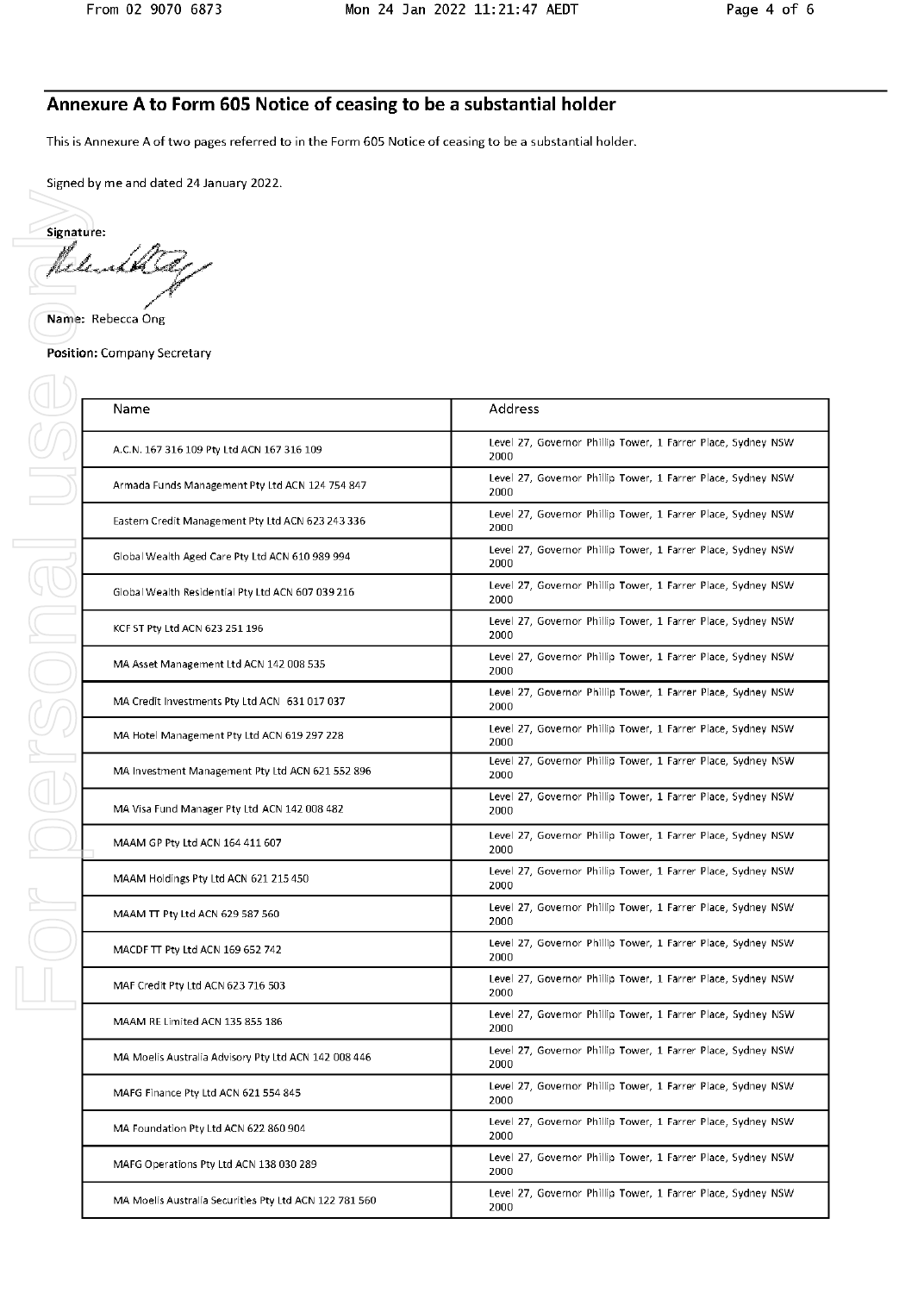| MAFG Share Plan Pty Ltd ACN 610 383 590                               | Level 27, Governor Phillip Tower, 1 Farrer Place, Sydney NSW<br>2000 |
|-----------------------------------------------------------------------|----------------------------------------------------------------------|
| Redcape Hotel Group Management Ltd ACN 610 990 004                    | Level 27, Governor Phillip Tower, 1 Farrer Place, Sydney NSW<br>2000 |
| Rockford Capital Pty Ltd ACN 116 067 497                              | Level 27, Governor Phillip Tower, 1 Farrer Place, Sydney NSW<br>2000 |
| TMASL Finance Pty Ltd ACN 623 313 057                                 | Level 27, Governor Phillip Tower, 1 Farrer Place, Sydney NSW<br>2000 |
| Western Funds Management Pty Ltd ACN 169 019 765                      | Level 27, Governor Phillip Tower, 1 Farrer Place, Sydney NSW<br>2000 |
| Moelis Australia Partners Holdings Pty Ltd ACN 622 353 191            | Level 27, Governor Phillip Tower, 1 Farrer Place, Sydney NSW<br>2000 |
| Moelis Australia Partners Pty Ltd ACN 622 354 152                     | Level 27, Governor Phillip Tower, 1 Farrer Place, Sydney NSW<br>2000 |
| MAAM TT (Figtree) Pty Ltd ACN 630 343 261                             | Level 27, Governor Phillip Tower, 1 Farrer Place, Sydney NSW<br>2000 |
| MAAM TT (Marion) Pty Ltd ACN 636 257 835                              | Level 27, Governor Phillip Tower, 1 Farrer Place, Sydney NSW<br>2000 |
| MAAM TT (Marion) Advertising Pty Ltd ACN 637 793 563                  | Level 27, Governor Phillip Tower, 1 Farrer Place, Sydney NSW<br>2000 |
| BHBB TT Pty Ltd ACN 637 771 647                                       | Level 27, Governor Phillip Tower, 1 Farrer Place, Sydney NSW<br>2000 |
| MAAM Holdings Pty Ltd ACN 638 953 661                                 | Level 27, Governor Phillip Tower, 1 Farrer Place, Sydney NSW<br>2000 |
| Grassroots Childcare Developments Holdings Pty Ltd ACN 637 595<br>914 | Level 27, Governor Phillip Tower, 1 Farrer Place, Sydney NSW<br>2000 |
| Grassroots Childcare Developments Pty Ltd ACN 637 596 019             | Level 27, Governor Phillip Tower, 1 Farrer Place, Sydney NSW<br>2000 |
| MAKM Holdings Pty Ltd ACN 638 953 661                                 | Level 27, Governor Phillip Tower, 1 Farrer Place, Sydney NSW<br>2000 |
| Avena Holdings Pty Ltd ACN 644 907 791                                | Level 27, Governor Phillip Tower, 1 Farrer Place, Sydney NSW<br>2000 |
| Taylor Square Fund TT Pty Ltd ACN 135 855<br>186                      | Level 27, Governor Phillip Tower, 1 Farrer Place, Sydney NSW<br>2000 |
| Retpro Management Pty Ltd ACN 155 736<br>771                          | Level 27, Governor Phillip Tower, 1 Farrer Place, Sydney NSW<br>2000 |
| MADT Corporate Pty Ltd ACN 645 649 654                                | Level 27, Governor Phillip Tower, 1 Farrer Place, Sydney NSW<br>2000 |
| Retpro Pty Limited ACN 140 217 796                                    | Level 27, Governor Phillip Tower, 1 Farrer Place, Sydney NSW<br>2000 |
| MA Bendigo TT I Pty Ltd ACN 651 045 939                               | Level 27, Governor Phillip Tower, 1 Farrer Place, Sydney NSW<br>2000 |
| MA Bendigo TT II Pty Ltd ACN 651 046 383                              | Level 27, Governor Phillip Tower, 1 Farrer Place, Sydney NSW<br>2000 |
| WFM Financial Holdings Pty Ltd ACN 651<br>052 372                     | Level 27, Governor Phillip Tower, 1 Farrer Place, Sydney NSW<br>2000 |
| Apera Hotels Holdings Pty Ltd ACN 649<br>715 168                      | Level 27, Governor Phillip Tower, 1 Farrer Place, Sydney NSW<br>2000 |
| Barley Property Holdings Pty Ltd ACN<br>652 328 160                   | Level 27, Governor Phillip Tower, 1 Farrer Place, Sydney NSW<br>2000 |
| Bendigo Hotel Fund TT Pty Ltd ACN 651<br>209899                       | Level 27, Governor Phillip Tower, 1 Farrer Place, Sydney NSW<br>2000 |